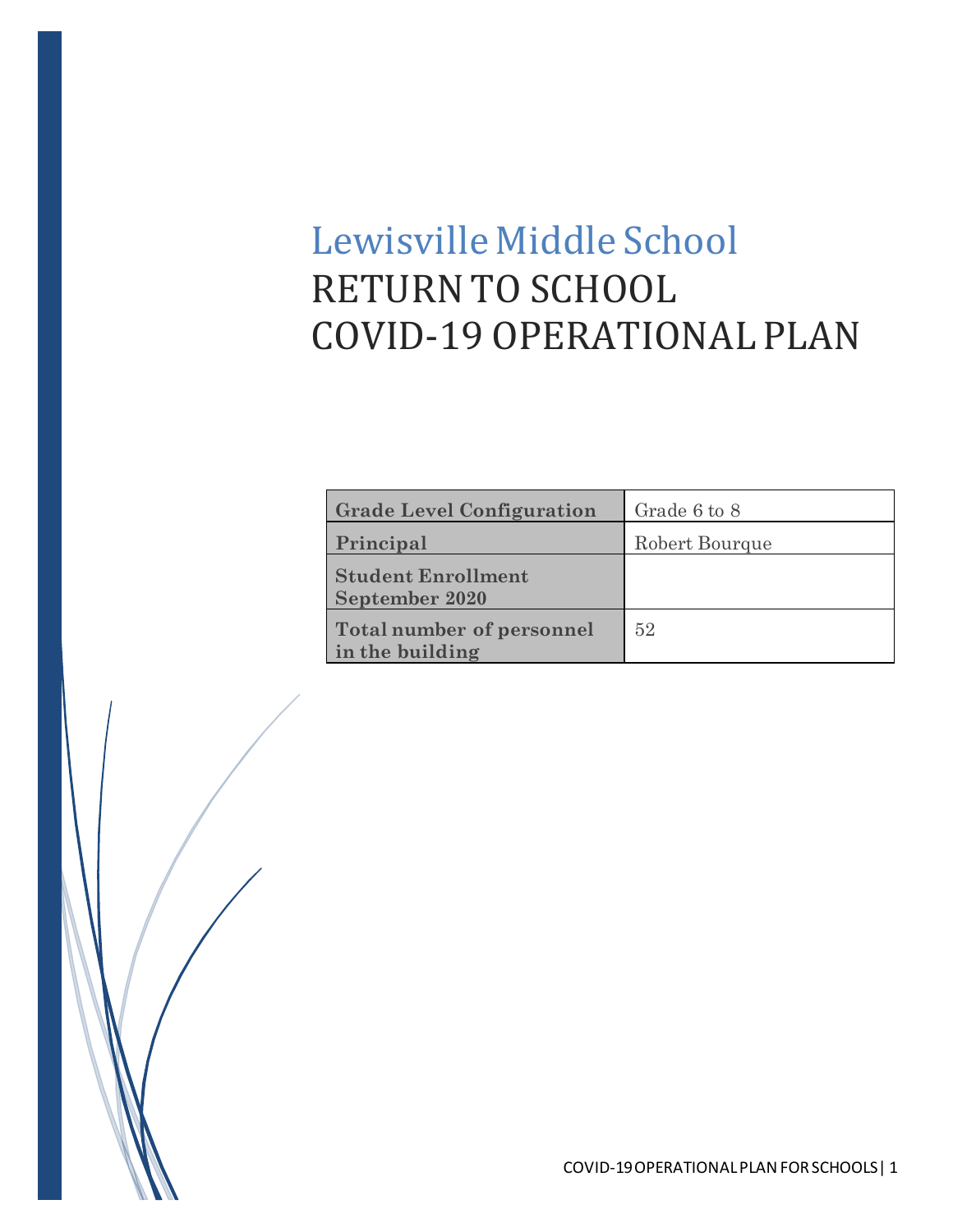**Product Inventory:** 

**Signature: \_\_\_\_\_\_\_\_\_\_\_\_\_\_\_\_\_\_\_\_**

**Date: \_\_\_\_\_\_\_\_\_\_\_\_\_\_\_**

**Operational Plan:** 

**Signature: \_\_\_\_\_\_\_\_\_\_\_\_\_\_\_\_\_\_\_\_**

**Date: \_\_\_\_\_\_\_\_\_\_\_\_\_\_\_**

**District Office: Jacqui Eadle – Occupational Health & Safety Co-ordinator**

**Signature : \_\_\_\_\_\_\_\_\_\_\_\_\_\_\_\_\_\_** 

Date:

**Monthly Internal Review 2020-2021**

| <b>Month</b>        | <b>Signature</b> | <b>Date</b> |
|---------------------|------------------|-------------|
| September 2020      |                  |             |
| October 2020        |                  |             |
| November 2020       |                  |             |
| December 2020       |                  |             |
| <b>January 2021</b> |                  |             |
| February 2021       |                  |             |
| <b>March 2021</b>   |                  |             |
| <b>April 2021</b>   |                  |             |
| <b>May 2021</b>     |                  |             |
| <b>June 2021</b>    |                  |             |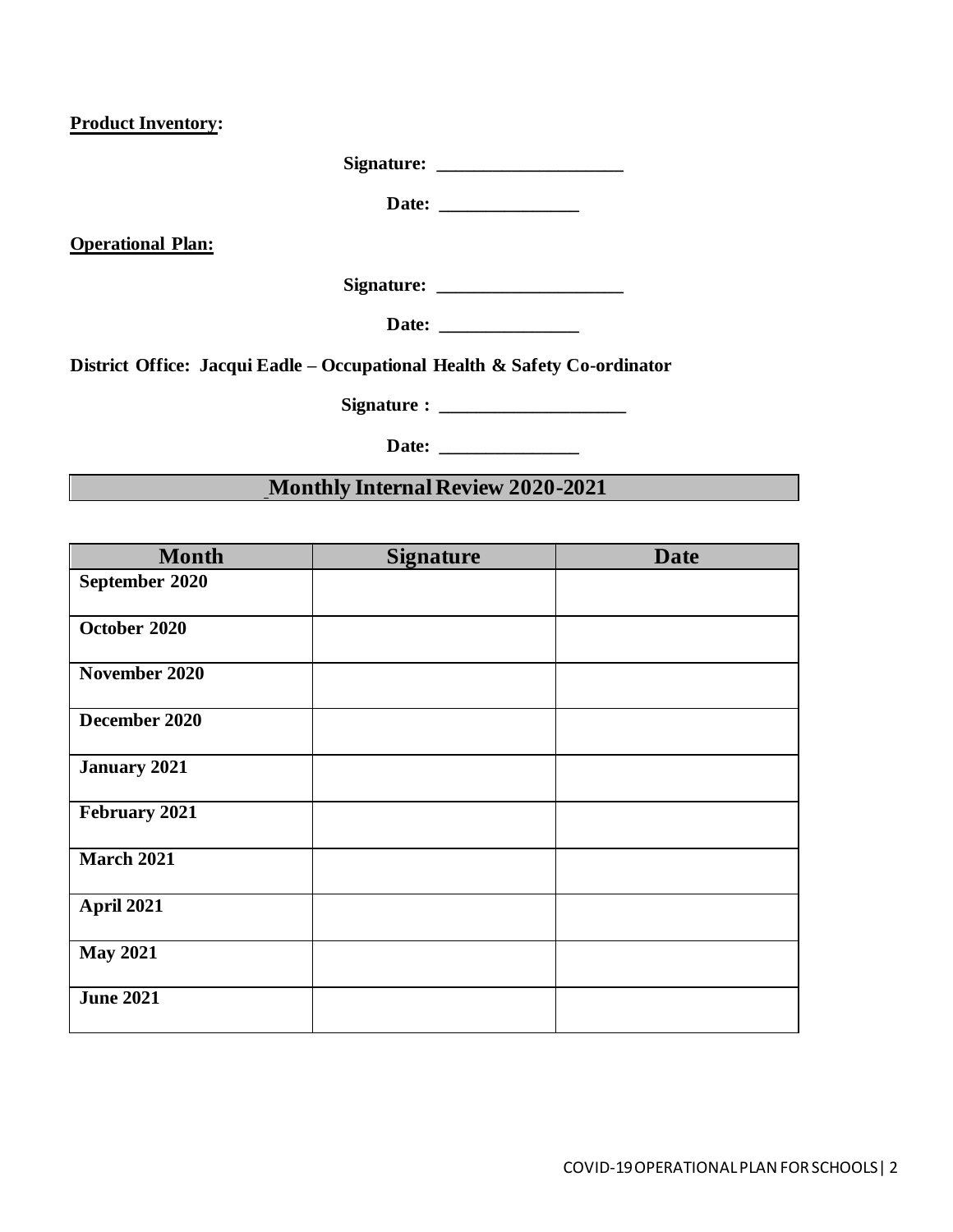## COVID-19 OPERATIONAL PLAN FOR SCHOOLS

To ensure safe school environments each must apply risk mitigation measures consistent with Public Health guidance and the *Occupational Health and Safety Act* and regulations. All schools, and district offices, must develop a written COVID-19 operational plan to provide the safe environment needed for students and staff.

The following is intended to provide a check list with spaces for site-specific points for each main topic area and resources to help the plan owner, the principal, outline each school's Operational Plan. Communication plans must consider and include staff, students, parents/guardians, visiting community professionals, and public. District Occupational Health and Safety Coordinator is expected to be primary support with staff and students in consideration. School Joint Health and Safety Committees (JHSCs) should be considered integral to preparations and support for September operations and beyond.

Refer to EECD's *Return to School*, September 2020 document and its appendices for primary support for the requirements listed below.

| School Name: Lewisville Middle School    |  |
|------------------------------------------|--|
| Principal (Signature): __Robert Bourque_ |  |
| School District Official (Signature):    |  |

Plan Implementation Date: September 2020

Plan has been reviewed internally to assess any new risks or changes to regulatory guidelines; Oct to May, monthly, and as increased hazard/risk conditions warrant:

| Name | Date | Name | Date |
|------|------|------|------|
| Name | Date | Name | Date |
| Name | Date | Name | Date |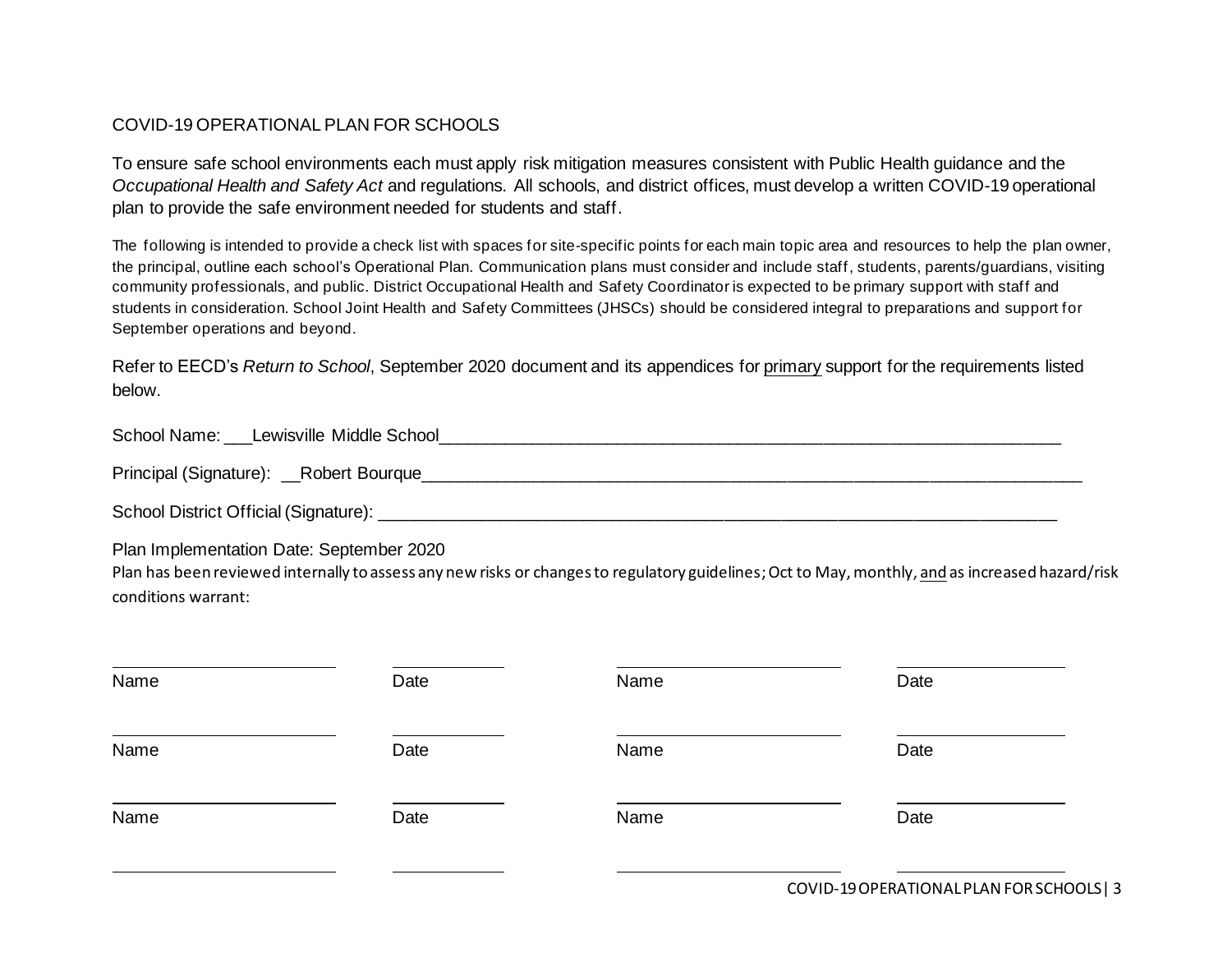| Name | Jate<br>. | Name | )ate |
|------|-----------|------|------|
|------|-----------|------|------|

## **RATIONALE – Effective Risk Mitigation – Infection and Prevention Controls**

The best prevention controls in a workplace are achieved by first focusing on recommended physical distancing and taking every reasonable step to configure the physical site to apply an appropriate physical distance between people. All must practice appropriate hand hygiene and respiratory etiquette. Once all reasonable options in this category have been exhausted, move to engineering controls (e.g., barriers) and conduct the same exercise, then administrative controls (directives), and so on until personal protective equipment (PPE) as a final step, if required.

In addition to the guidelines and regulations, everyone in the school is responsible for ensuring their own safety and the safety of all others.

Visible signage with clear messaging is a key component to effective on-site communication regarding the prevention and control of COVID-19.

The K-12 *Return to School September 2020* document is the comprehensive and first reference point for this document.

| <b>Communications</b>                                                                     | <b>Resources</b><br>(Examples, Templates, Guidance Documents)                                                                       | <b>Status</b><br>(Done, In<br>Progress, Not<br>Started, N/A) |
|-------------------------------------------------------------------------------------------|-------------------------------------------------------------------------------------------------------------------------------------|--------------------------------------------------------------|
| <b>Communications</b>                                                                     |                                                                                                                                     |                                                              |
| Communicate operational strategies, provide orientation to school personnel and students. | -Staff orientation day.<br>-Talk mail, email, school website orientation for<br>caregivers.<br>-Staggered entry.<br>-Community mask | In Progress                                                  |
| Communicate operational strategies, provide orientation to visiting professionals         | -Visitors QR<br>-Appointment required to visit<br>-Signage<br>-Community mask                                                       | In Progress                                                  |
| Communicate operational strategies to parent/caregiver and school community.              | <b>District Communications</b>                                                                                                      | In Progress                                                  |

#### **Communication Strategies:**

*How school operational strategies are being communicated*

- The operational plan will be communicated via email, school website, and copies in the office.
- Orientation with staff will take place the week of August  $31^{st}$ .
- Parents and caregivers will be informed before school begins on September  $3<sup>rd</sup>$ .
- Orientation of new procedures will be communicated to students when they return to school.
- Signage will be posted for visitors wanting to enter the building and procedures will be communicated for contact tracing, social distancing, mask use, and sanitizing.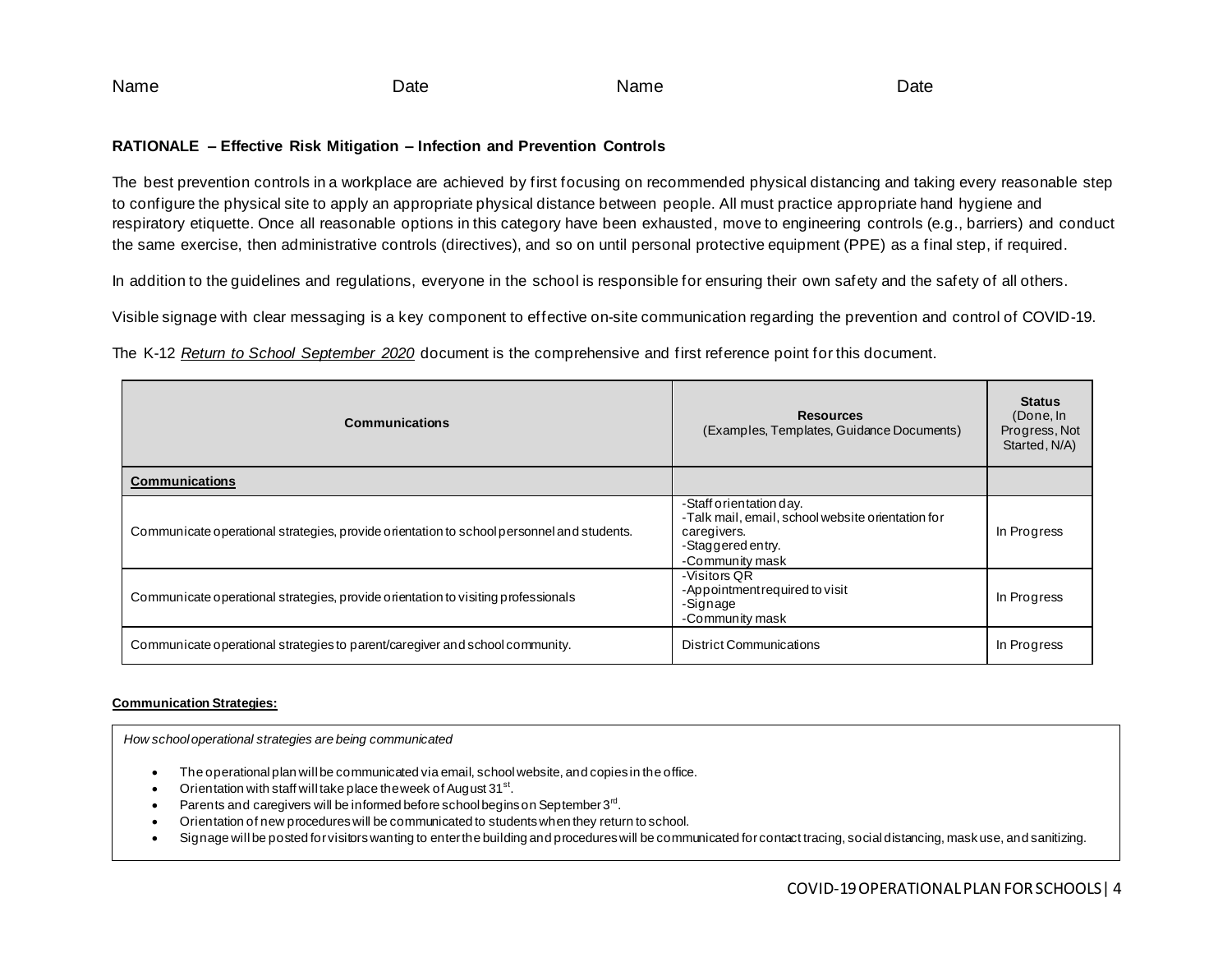| <b>Building Access</b>                                                                                                                   | <b>Resources</b><br>(Examples, Templates, Guidance Documents)                                                   | <b>Status</b><br>(Done, In<br>Progress, Not<br>Started, N/A) |
|------------------------------------------------------------------------------------------------------------------------------------------|-----------------------------------------------------------------------------------------------------------------|--------------------------------------------------------------|
| <b>Building Access</b>                                                                                                                   |                                                                                                                 |                                                              |
| Controls are in place to prevent the public from freely accessing the operational school.                                                | -All doors to the building are locked<br>-Signage posted at entrance<br>-Contact tracing log<br>-Community mask | In Progress                                                  |
| Procedures are in place to reduce congestion and follow physical distancing requirements during<br>the school start and dismissal times. | -Each grade level will have their entrance/exit                                                                 | In Progress                                                  |
| Provide COVID controls for staff working outside of the classroom.                                                                       | Return to Schooldocument                                                                                        | In Progress                                                  |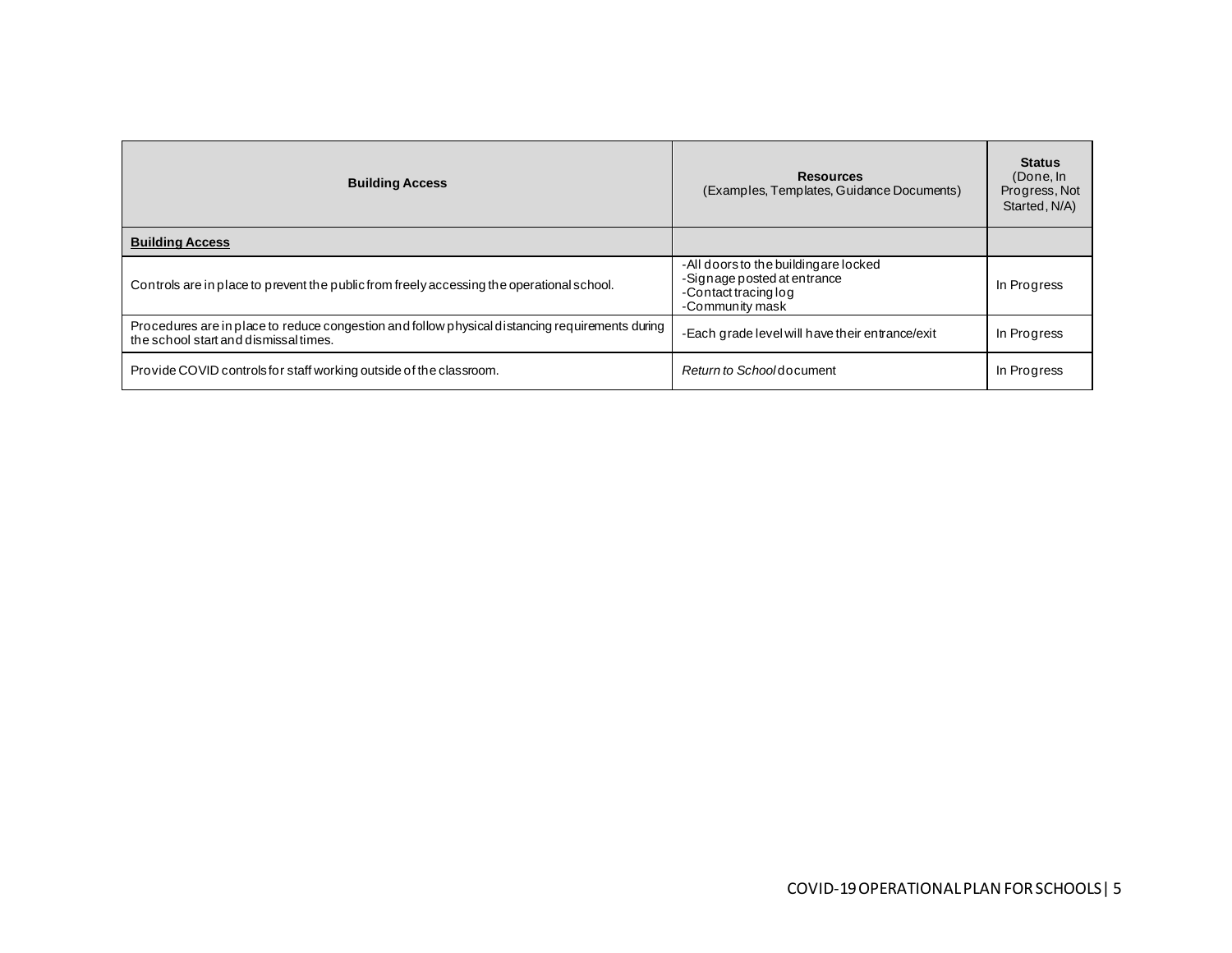#### **Building Access:**

*How access to the school is being controlled and communicated. All usual security measures must be maintained. E.g., use visitor logs.*

- Visitors will have limited access to the school building.
- A parent will contact the office by phone to drop off an item to their child. The admin assistant will meet them at the door. Please make sure that items are well labelled.
- A parent will contact the office by phone to pick up their child. The parent meets the child outside the front doors.
- Only students and staff enter the building as the public has limited access, including the first day of school.
- All doors will remain locked.
- Signage will be posted at the entrance for visitors wanting to enter the building including information to contact the school to make an appointment or drop an item off.
- Procedures will be communicated for self-assessment, contact tracing log, social distancing, mask use, and sanitizing.

#### **Student arrival and dismissal procedures:**

Morning arrival (staggered entry)-Buses begin at 7:40 am

- Parents may drop off their child in the drop off zone between 8:00 am and 8:30 am along the sidewalk between the school and Highlandview Rd. Students wear masks on school grounds and in the school until they are in their bubble.
- Students enter at designated entrances to reduce congestion. Grade 8 (front main doors), grade 7 (bottom doors at front of school), grade 6 (enter middle doors at front of school next to the main entrance).
- Students will begin entering the building at 8:00 am with a mask and into their classroom bubble. Locker use will be staggered and monitored by the duty teacher and masks will be used when entering and in the hallways. Students enter their class bubble and sanitize before entering the classroom.

#### Afterschool dismissal

• Students remain in their homeroom bubble at the end of the day. Buses will be called one at a time and students proceed to the bus at this time wearing a mask in the hallway. Students exit the building through their homeroom hallway at the front of the building. Walkers and non-bus students exit through their homeroom hallway at the front of the building, at the second bell before buses are called.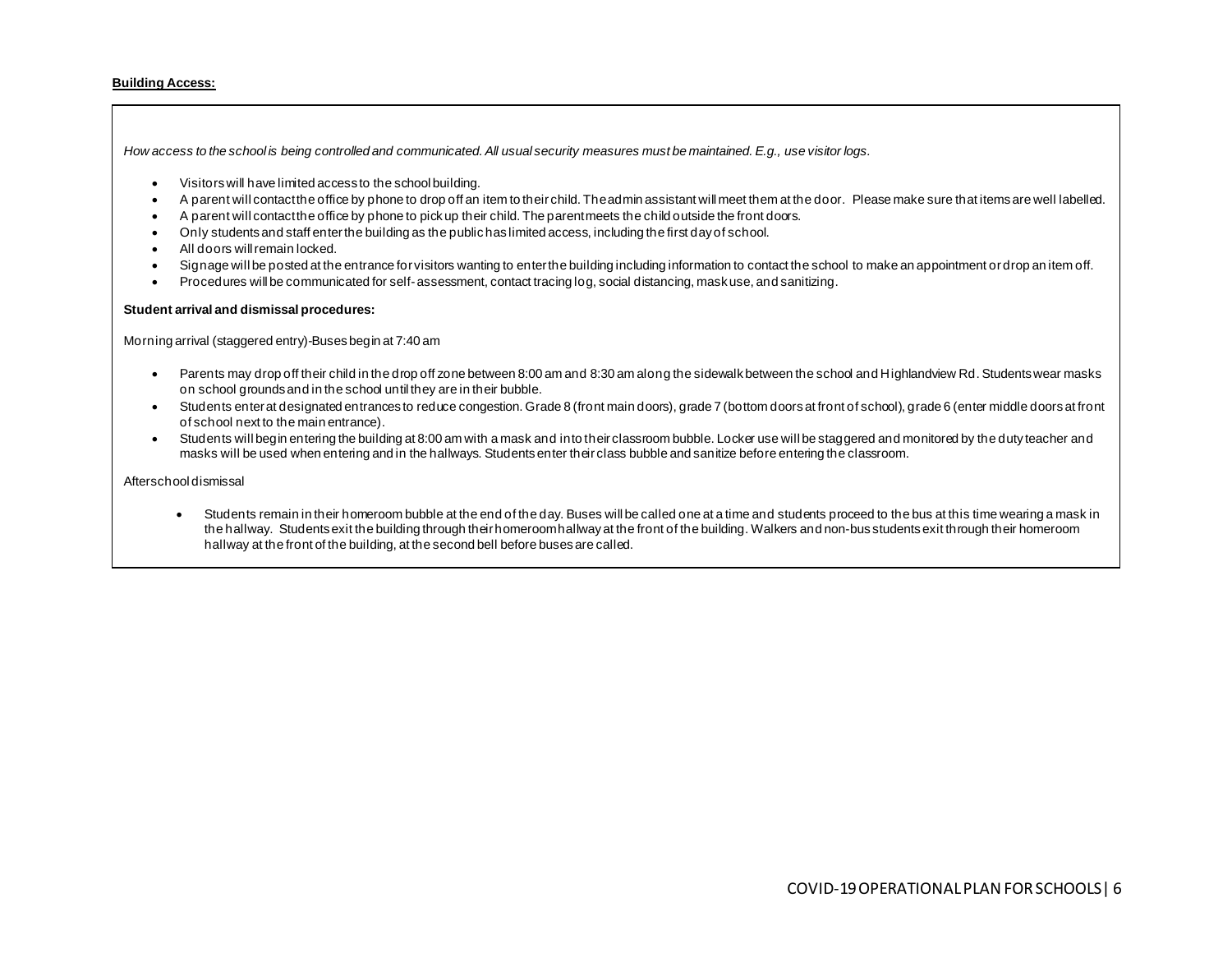| <b>Risk Assessment</b>                                                                                                    | <b>Resources</b><br>(Examples, Templates, Guidance Documents)                                                                                         | <b>Status</b><br>(Done, In<br><b>Progress, Not</b><br>Started, N/A) |
|---------------------------------------------------------------------------------------------------------------------------|-------------------------------------------------------------------------------------------------------------------------------------------------------|---------------------------------------------------------------------|
| <b>Risk Assessment</b>                                                                                                    | Risk Assessment Guideline Health Canada                                                                                                               |                                                                     |
| Complete a risk assessment within the school to determine the risks and identify various controls                         | OHS Coordinators                                                                                                                                      |                                                                     |
| necessary to mitigate the risk of COVID-19 exposure.                                                                      | Risk Mitigation Tool for Child and Youth Settings<br>Operating During Pandemic Risk Mitigation Tool                                                   | Complete                                                            |
| Determine the physical isolation elements for people showing signs of illness in the operational<br>plan for your school. | Return to Schooldocument. The conference room<br>inside the main office will be used to segregate<br>students until they are picked up by caregivers. | In Progress                                                         |

## **Physical Distancing:**

*How physical distancing is being implemented and communicated.*

- Signage will be evident in the building to promote 6ft/2m distancing.
- The office will have signage to ensure staff flow and the number will be limited to 6ft distancing protocols.
- Plexi glass will be used at the main counter as a barrier...
- The back of office photocopy room will only allow 2 to 3 people at a time. One at photocopier, one waiting, and if space allows one more person in the supply or desk section. Masks would be worn if distancing is not possible in these areas.
- Floor signage will direct waiting areas and direction. Only one staff member will use the mailboxes at one time.
- The staffroom will have limited access. 4-5 people are allowed if distancing is appropriate. Staff must bring and use their own dishes.
- Meetings will be in small groups as distancing is possible. Virtual meetings will take place with larger groups.
- The library tables will not be used by classes as the bubbles will mix. Students will be able to access books in small groups only on Monday, Tuesday, and Friday when the librarian is present.
- The cafeteria tables will not be used by mixed class bubbles. (lunch, recess, during class)

#### **Lunch and recess**

- Lunch eating time will take place in the homeroom bubble classrooms.
- Outside time at recess and lunch will be rotational and masks will be worn outside.
- Masks will be worn in the hallways at their lockers.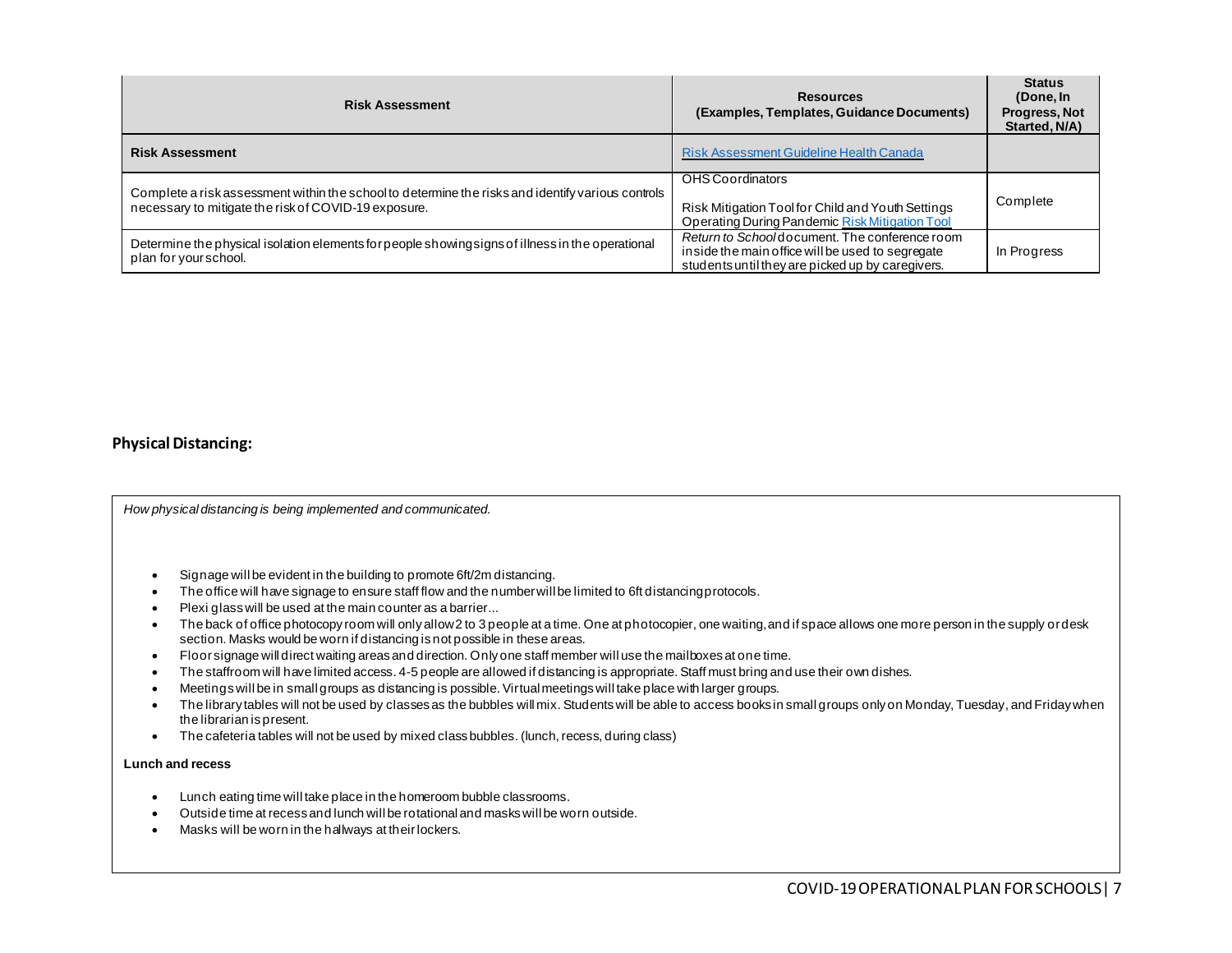| <b>Physical Distancing</b>                                                                                                                                                                                                                                                                                                                                     | <b>Resources</b><br>(Examples, Templates, Guidance Documents)                                                                                              | <b>Status</b><br>(Done, In<br>Progress, Not<br>Started, N/A) |
|----------------------------------------------------------------------------------------------------------------------------------------------------------------------------------------------------------------------------------------------------------------------------------------------------------------------------------------------------------------|------------------------------------------------------------------------------------------------------------------------------------------------------------|--------------------------------------------------------------|
| Implement physical distance protocol.                                                                                                                                                                                                                                                                                                                          |                                                                                                                                                            | Done                                                         |
| Consider staff, students, visiting professionals, parents/guardians, and community members.                                                                                                                                                                                                                                                                    | Return to Schooldocument<br><b>Facilities staff</b>                                                                                                        | Done                                                         |
| Arrange furniture to promote the physical distancing requirements. (Include a reception area).                                                                                                                                                                                                                                                                 | Itinerant professional plans                                                                                                                               | Done                                                         |
| • Provide visual cues on floor, indicate directional movement where appropriate, "no-stopping"<br>areas in narrow hallways, etc.                                                                                                                                                                                                                               | -Signage on floors/walls<br>-Plexi glass install                                                                                                           | Done                                                         |
| Determine if installation of physical barriers, such as partitions, is feasible.                                                                                                                                                                                                                                                                               |                                                                                                                                                            | Done                                                         |
| Establish protocols to ensure people don't congregate in groups (staggered arrival, start,<br>break/recess, lunch and release times and locations, virtual rather than in-person meetings, limit<br>access to common areas, etc.).                                                                                                                             | Return to Schooldocument<br>-Staggered entry by grade level to start the school<br>year.<br>-Signage<br>-Meeting in grade level/subject<br>-Community mask | Done                                                         |
| Evaluate options to reduce those required onsite,                                                                                                                                                                                                                                                                                                              |                                                                                                                                                            |                                                              |
| Evaluate the risk of individuals/class bubbles coming closer than one metre, or two metres in<br>common areas at the high school level.<br>Stairwells, entry and exit points and narrowhallways can present challenges. Consider<br>implementingone-way traffic zones where possible, e.g., one stairwell for walking up, a different<br>one for walking down. |                                                                                                                                                            | In Progress                                                  |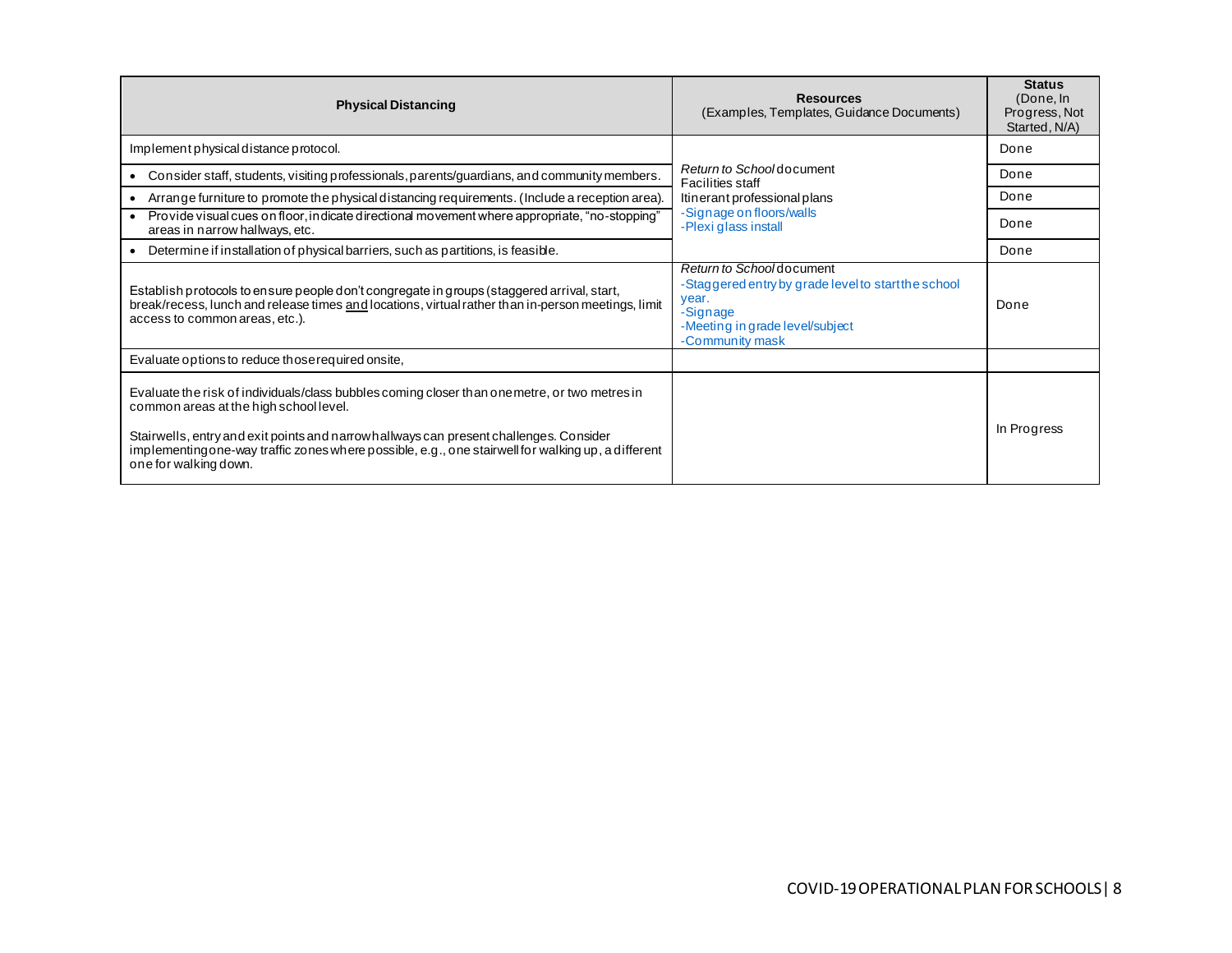| <b>Transition Times</b>                                                                                                                                                                  |                                                                                    |             |
|------------------------------------------------------------------------------------------------------------------------------------------------------------------------------------------|------------------------------------------------------------------------------------|-------------|
| School schedule has been modified to address transition times, break/recess, lunch, etc., to<br>promote appropriate physical distancing, enable physical distancing, and respect student | District OHS Coordinator<br><b>Facilities Staff</b>                                |             |
| groupings; utilize separate locations to support transition times as needed.                                                                                                             | -Scheduled outside recess<br>-Teachers travel to classes (except gym, music, tech) | In Progress |
| School layout quide maps to inform students, staff, visitors, and public are encouraged.                                                                                                 | -Community mask                                                                    |             |
| Provide time for food preparation and mealtimes.                                                                                                                                         | Return to Schoold ocument                                                          | In Progress |

#### **Transition:**

*How transitioning/staggering is being implemented and maintained*

#### **Transition between classes**

- Teachers will move to their students.
- Masks will be required at transition times.
- Students remain in their bubble classroom for most subjects.
- Students will keep class supplies in the homeroom bubble and not in the locker.
- Students will however transition to their specialty classes like physical education, music, and tech.
- Students will wear masks in the hallways and sanitize upon entering and exiting the classroom.
- Student desks and devices will be sanitized between bubble groups.
- Students will not be able to access their lockers during transition times as materials will be in the classroom.
- Gym changeroom use: Class bubbles use designated changerooms. Masks required in the hallways and the hallway to changerooms.
- Recess-Students eat in their classroom. Outside time will be rotational.
- Lunch-Students eat in their classroom. Cafeteria and microwaves will not be available at this time. Outside time will be rotational.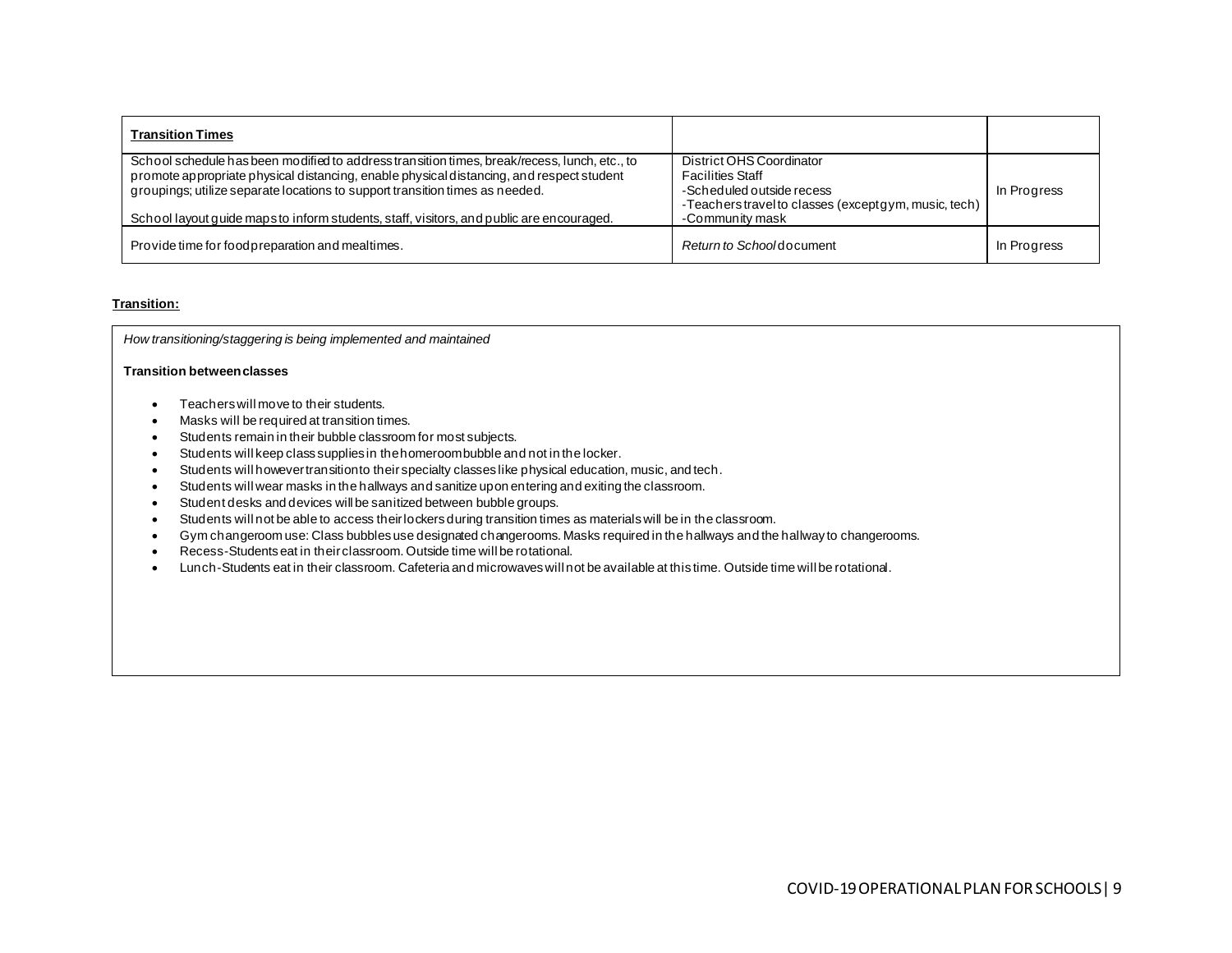| Screening                                                                                                                                                                                                                                                                                                       | <b>Resources</b><br>(Examples, Templates, Guidance Documents) | <b>Status</b><br>(Done, In<br>Progress, Not<br>Started, N/A) |
|-----------------------------------------------------------------------------------------------------------------------------------------------------------------------------------------------------------------------------------------------------------------------------------------------------------------|---------------------------------------------------------------|--------------------------------------------------------------|
| <b>Screening</b>                                                                                                                                                                                                                                                                                                |                                                               |                                                              |
| Ensure that the staff understands and implements its screening process.<br>Staff must screen themselves, take their temperatures, before leaving residences. If there are<br>symptoms of COVID, they should not be at school.                                                                                   | Staff meeting, and document with processes                    | Done                                                         |
| Prepare for the possibility that an individual is a suspect COVID-19 case and may have been in<br>the building. Inform your employees of the procedures to be followed. *Regional Public Health<br>will notify the school about what is to be done.<br>Students and staff must self-monitor throughout the day. | EECD Outbreak Management Plan<br>Return to Schooldocument     | Done                                                         |
| Create a self-isolation space. Isolate persons showing signs of COVID-19 immediately at the<br>facility. Keep the person isolated, and wearing a mask, to avoid contaminating others until they<br>are picked up. Call 811 and comply with the instructions given.                                              | EECD Outbreak Management plan.                                | Done                                                         |

#### **Screening:**

*How passive screening requirements are being met and communicated.*

- Covid Self-screening signage will be communicated and displayed for staff and visitors.
- Staff self-assesses before they leave from home. (temperature, Covid symptoms) If symptomatic, staff reports that they cannot attend work using Absence Management, contacts the admin, and calls 811 for direction.
- Symptomatic staff, students or visitors will not be permitted into the building.
- A mask in isolation is required if symptoms appear with staff or students.
- The isolation space for staff or students with symptoms is the designated room in the office #203.
- The teacher will contact the office when a student shows symptoms.
- The student will be required to wear a mask and wait in the isolation room for further assessment and home communication.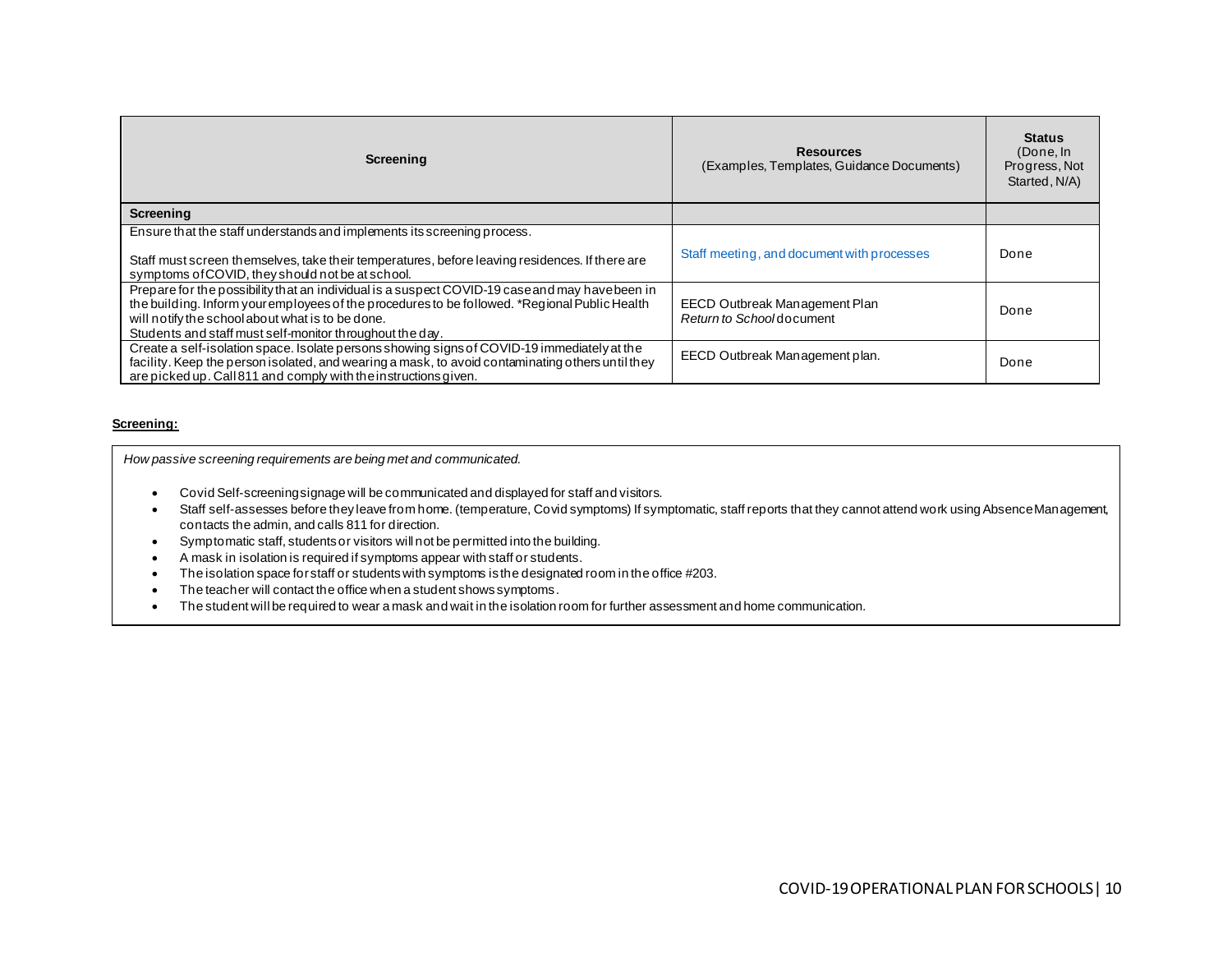| <b>Cleaning and Disinfection Procedures</b>                                                                                                                                                                                                                                          | <b>Resources</b><br>(Examples, Templates, Guidance Documents)                           | <b>Status</b><br>(Done, In<br><b>Progress, Not</b><br>Started, N/A) |
|--------------------------------------------------------------------------------------------------------------------------------------------------------------------------------------------------------------------------------------------------------------------------------------|-----------------------------------------------------------------------------------------|---------------------------------------------------------------------|
|                                                                                                                                                                                                                                                                                      | Return to School document and appendixes for<br>quidelines                              |                                                                     |
| Proper hand hygiene practiced before and after handling objects or touching surfaces.                                                                                                                                                                                                | Hand Sanitizer Poster-In class, washroom                                                | Done                                                                |
| Ensure availability of all necessary supplies for cleaning and disinfecting. Consider<br>"Sanitization Stations" for accessing, borrowing and returning products by staff.<br>Designate personnel responsible for monitoring supply levels and communicating with<br>administrators. | -Assigned to staff member daytime C2 to maintain<br>inventory of sanitizing.            | Done                                                                |
| Washrooms                                                                                                                                                                                                                                                                            |                                                                                         |                                                                     |
| Equip with hot and cold running water under pressure, liquid soap, paper to wel, air dryers in<br>many locations, to ilet paper, and garbage containers where needed.<br>Foot-operated door openers may be practical in some locations.                                              | Schools Custodial and District Facilities<br>Management                                 | In Progress                                                         |
| Hand-washing posters must be posted.<br>$\bullet$                                                                                                                                                                                                                                    | <b>Handwashing Poster</b>                                                               | Done                                                                |
| For multiple stalls and sinks in washrooms, limit access through a maximum numbers<br>allowed in the space at one time based on distancing requirements.                                                                                                                             | -Signage                                                                                | Done                                                                |
| Since physical barriers are not always possible:                                                                                                                                                                                                                                     |                                                                                         |                                                                     |
| • Implement enhanced handwashing and sanitation/cleaning practices in shared areas and for<br>shared items.                                                                                                                                                                          | Cleaning and Disinfection Guide for Schools                                             | Done                                                                |
| Encourage proper hand hygiene before and after handling objects or touching surfaces.                                                                                                                                                                                                | -Hand sanitizer provided at the entrance/exit<br>-Self monitoring station<br>-QR coding | Done                                                                |

*Cleaning and disinfection procedures and management*

- Sanitizer and handwashing stations will be placed in each classroom and common area and used upon entering and exiting.
- Proper hygiene should occur before and after handling objects or touching surfaces.
- Cleaning products will be available to staff to use and will inform the admin when the supplies are low in washrooms or classrooms. Custodian (Rob Lane) will monitor supplies with the help of the nighttime custodians input.
- Gym equipment will be sanitized before use.
- Specialty subject desks and tables will be sanitized between bubbles by teacher. For example, the teacher sprays the area and students wipes the surface.
- Changerooms will be disinfected three times a day by the custodian. (recess, noon, after school or morning before school begins)
- Student washrooms-2 students maximum, social distancing, masks required, signage posted for handwashing. Washrooms cleaned three times a day.
- Increased sanitization in high use areas such as staff washrooms, student washrooms, railings, entrance doors, gym doors, office counter, staff room tables, and doorknobs.
- Staff room common dishes/utensils will not be used.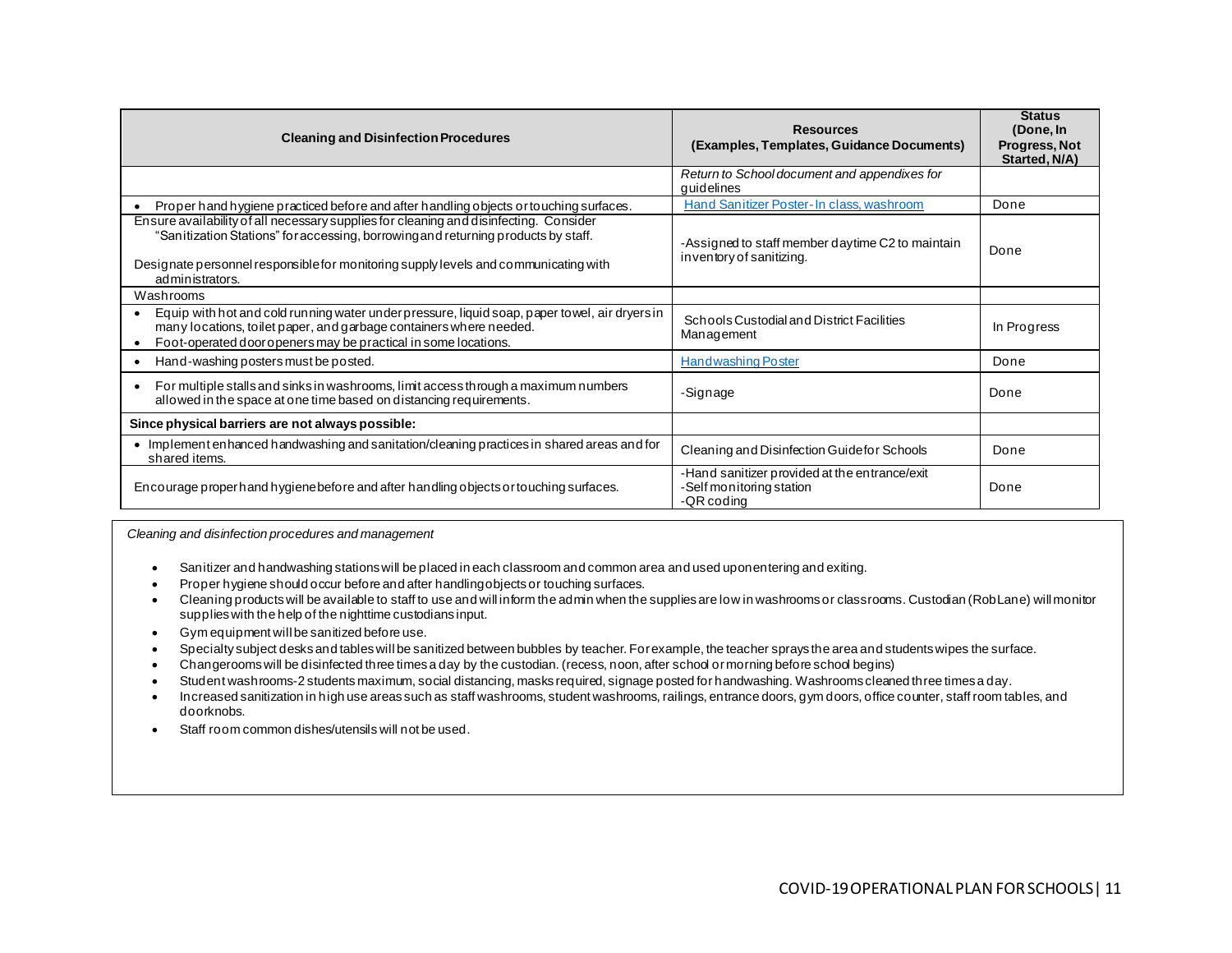| Ensure a schedule of cleaning and sanitization as per cleaning and disinfection standards. | Cleaning and disinfecting guide | In Progress |
|--------------------------------------------------------------------------------------------|---------------------------------|-------------|
| For ventilation, consult the Return to Schooldocument.                                     | <b>Facilities staff</b>         | In Progress |

| <b>Personal Hygiene Etiquette</b>                                                                                                                                                                                                                     | <b>Resources</b><br>(Examples, Templates, Guidance Documents) | <b>Status</b><br>(Done, In<br>Progress, Not<br>Started, N/A) |
|-------------------------------------------------------------------------------------------------------------------------------------------------------------------------------------------------------------------------------------------------------|---------------------------------------------------------------|--------------------------------------------------------------|
| Use masks according to the Return to School document protocols.                                                                                                                                                                                       | Return to Schoold ocument.                                    | Done                                                         |
| Promote appropriate hand and respiratory hygiene.                                                                                                                                                                                                     |                                                               |                                                              |
| Utilize existing sinks or have handwash stations readily available and equipped<br>with running hot/cold water and adequate soap and paper to wel where<br>appropriate.                                                                               | <b>Handwashing Poster</b>                                     | Done                                                         |
| Provide minimum 60% alcohol-based hand sanitizer.                                                                                                                                                                                                     | <b>Hand Sanitizer Poster</b>                                  | Done                                                         |
| Communicate frequently about good respiratory hygiene/cough etiquette.                                                                                                                                                                                | Coronavirus disease (COVID-19): Prevention and risks          | In Progress                                                  |
| Evaluate the school, as a part of its risk assessment, for shared objects and<br>common areas and increase frequency of cleaning of touched surfaces/objects<br>(minimum twice daily) and availability of hand sanitizer. This includes<br>washrooms. | Cleaning and Disinfection Guide for Schools                   | In Progress                                                  |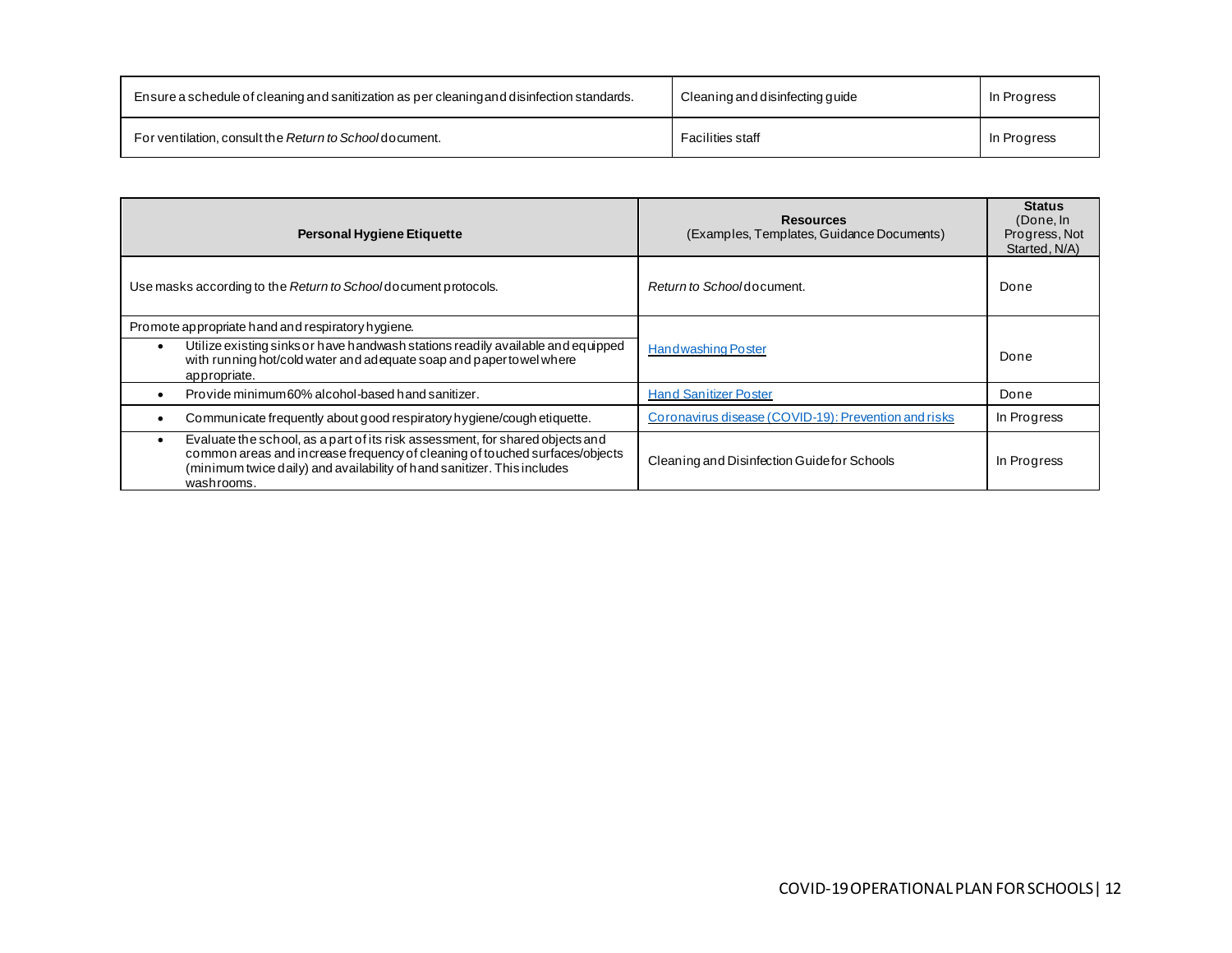| <b>Protective Measures</b>                                                                                                                                                                                                                                                                                                                                                                                                                           | <b>Resources</b><br>(Examples, Templates, Guidance Documents)                                                      | <b>Status</b><br>(Done, In Progress,<br>Not Started, N/A) |
|------------------------------------------------------------------------------------------------------------------------------------------------------------------------------------------------------------------------------------------------------------------------------------------------------------------------------------------------------------------------------------------------------------------------------------------------------|--------------------------------------------------------------------------------------------------------------------|-----------------------------------------------------------|
| To ensure minimal interaction within various set groupings, where feasible and safe, install<br>physical barriers.<br>*To ensure that members of vulnerable populations and students with complex needs are<br>accommodated.                                                                                                                                                                                                                         | Return to Schooldocument<br>District Student Support Services<br>Guidelines for itinerant (visiting) professionals | In Progress                                               |
| Provide personal protective equipment – only for those situations that require it:                                                                                                                                                                                                                                                                                                                                                                   | <b>OHS Guide-PPE</b><br><b>PPE Poster</b><br>District Student Support Services                                     | In Progress                                               |
| • Hand protection (nitrile, rubber or latex gloves)                                                                                                                                                                                                                                                                                                                                                                                                  |                                                                                                                    | In Progress                                               |
| • Eye protection (safety glasses, goggles or face shield)                                                                                                                                                                                                                                                                                                                                                                                            |                                                                                                                    | In Progress                                               |
| • Other PPE as determined necessary through the risk assessment                                                                                                                                                                                                                                                                                                                                                                                      |                                                                                                                    | In Progress                                               |
| In areas where following the school physical distancing standards as set out in the Return to<br>School do cument is not possible, maintain an accurate visitor log, and staff and student<br>attendance log.<br>This is in additionto regular school attendance logs.<br>Logs must be made available to Public Health for contact tracing purposes if it is identified that a<br>person who tested positive for COVID-19 was present in the school. | Return to Schoold ocument                                                                                          | Done                                                      |
| <b>Additional Protection</b>                                                                                                                                                                                                                                                                                                                                                                                                                         |                                                                                                                    |                                                           |

## **Personal Hygiene**

*How requirements for personal hygiene are being met and communicated.* 

- Sanitization stations will be set up in classrooms and common areas. Used before and after the class and after using common o bjects.
- Signage for how to reduce the spread of Covid will be posted and reviewed.
- Videos will be shown to students for proper mask and new bus Covid rules.
- DOE is providing PPE. (note: A mask must be worn with a face shield.)
- Masks are required in congested areas when physical distancing is difficult.
- Proper respiratory hygiene and cough etiquette reviewed with staff and students.
- Increased cleaning in high use areas.

### **Protective Measures**

- Minimal interaction between groupings is required.
- When distancing is not possible, such as a resource intervention group, masks and barrier may be needed if safe to do so.
- A log must be kept of students and staff who have interacted.
- When working with vulnerable populations, PPE may be needed in situations that require it. (gloves, eye protection, other PPE that is recommended.)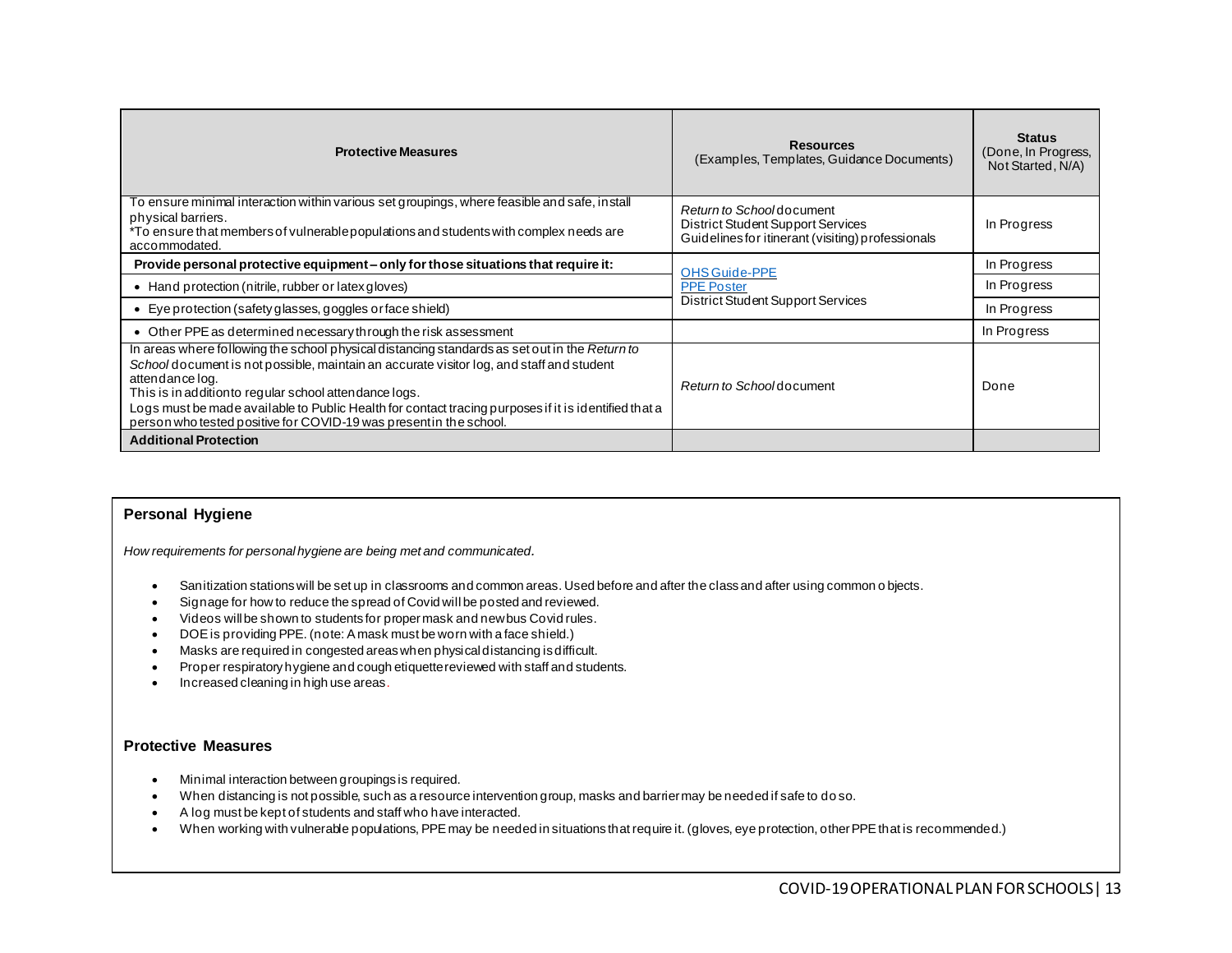| Use non-medical, "community", face coverings for individuals who exhibit symptoms of illness to<br>minimize the risk of transmitting COVID-19. Follow the Return to School document protocols. | Health Canada information on<br>non-medical masks and face coverings | In Progress |
|------------------------------------------------------------------------------------------------------------------------------------------------------------------------------------------------|----------------------------------------------------------------------|-------------|
| Considerations for schools licensed under Food Premises Regulations                                                                                                                            | Return to Schooldocument                                             |             |

| <b>Occupational Health and Safety</b>                                                                                                                                                         | <b>Resources</b><br>(Examples, Templates, Guidance Documents)        | <b>Status</b><br>(Done, In Progress,<br>Not Started, N/A) |
|-----------------------------------------------------------------------------------------------------------------------------------------------------------------------------------------------|----------------------------------------------------------------------|-----------------------------------------------------------|
| Occupational Health and Safety Act and Regulation Requirements                                                                                                                                |                                                                      |                                                           |
| Communicate to staff and supervisors their responsibilities and rights under the OHS Act and<br>regulations.                                                                                  | <b>OHS Guide-Three Rights</b>                                        | Done                                                      |
| Provide staff and student orientation, information and training on the applicable policies and<br>processes implemented regarding COVID-19.                                                   | <b>OHS Guide-New Employee Orientation</b>                            | In Progress                                               |
| Provide staff the employee training on the COVID-related work refusal process.                                                                                                                | <b>Right to Refuse</b><br>School District HR                         | Done                                                      |
| Keep records/log of visitor and employee presence, as well as orientation, training and<br>inspections.                                                                                       |                                                                      | Done                                                      |
| Ensure supervisors are knowledgeable of guidelines and processes established by Public<br>Health.                                                                                             |                                                                      | In Progress                                               |
| Ensure all employees receive information, instruction and training on the applicable personal<br>protective equipment required to protect against COVID-19 in the school setting.             |                                                                      | In Progress                                               |
| Make available appropriate personal protective equipment for the school setting.                                                                                                              | District Student Support Services                                    | In Progress                                               |
| *School district Human Resources confirm process for addressing employee violations of<br>policies and procedures.                                                                            |                                                                      | In Progress                                               |
| Consult on any new policies and processes established in relation to COVID-19. Engage JHSC<br>or health and safety representative, if any, and staff/employees.                               | <b>OHS Guide-JHSC</b>                                                | In Progress                                               |
| Provide competent and sufficient supervision to ensure staff, students, and visitors are<br>complying with policies, procedures and processes established.                                    | <b>OHS Guide topic-Supervision</b>                                   | In Progress                                               |
| Communicate to all staff the requirement to co-operate with Public Health if there is a suspected<br>or confirmed case of COVID-19 in the school.                                             |                                                                      |                                                           |
| Schools must engage the district from the beginning.                                                                                                                                          | EECD and school outbreak management plan<br>Return to Schooldocument | In Progress                                               |
| Regional Public Health will advise the employee, student and parent/guardian, and/orthe<br>employer if there is a need to communicate with the school and/or district during contact tracing. |                                                                      |                                                           |
| Once the district is advised of a positive case, they must then report it to WorkSafeNB.                                                                                                      |                                                                      |                                                           |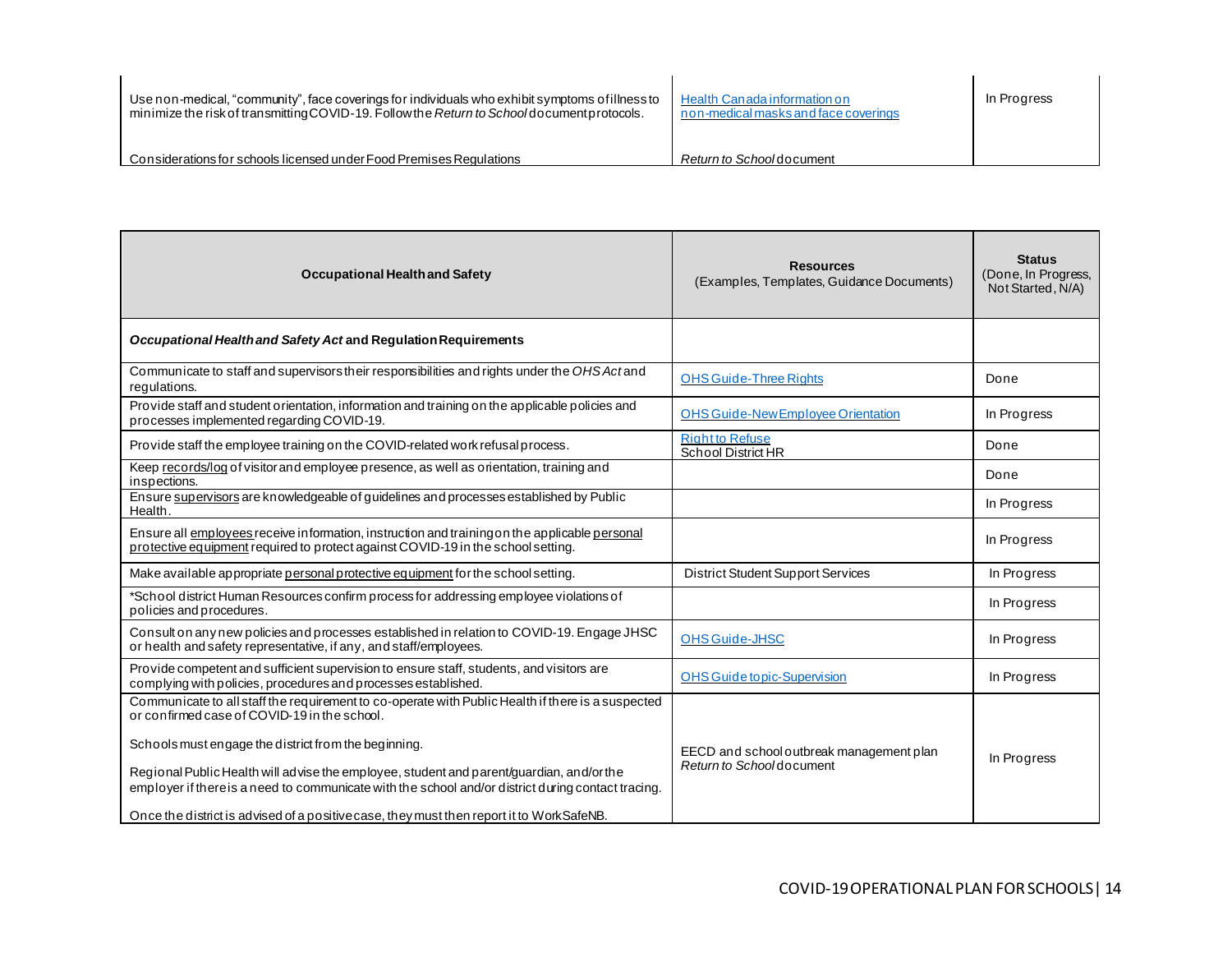#### **Elements of the OH&S Act and Regulations – School-based COVID Response:**

*How the requirements for OH&S within a COVID response are being met.*

- Staff review of the operational plan and protocols will be communicated the week of August 31<sup>st</sup>. Health and Safety committee will be involved.
- Visitor log will be kept at the office, guidance, resource room, and intervention sessions as mixed bubbles may take place. Sanitization of these areas is required.
- Sanitization stations will be in classrooms and common areas.
- Instruction on PPE, products, response to a case, right to refuse
- Outbreak Management-Public Health provides directives. Custodians follow sanitization procedure. Attendance and visitor logs are provided.

#### **Outbreak Management Plan – COVID Response:**

Using the *Return to School* document, outline how the requirements for COVID response are being met.

- When a student shows symptoms at school, the student remains in the isolation room and communication home is made.
- When a staff member shows symptoms at work, they wear a mask and leave the premises. Call 811 and follow directives from PH.
- Public Health provides directives to district and staff when a case is detected. Custodians follow sanitization procedure. Attendance and visitor logs are provided.